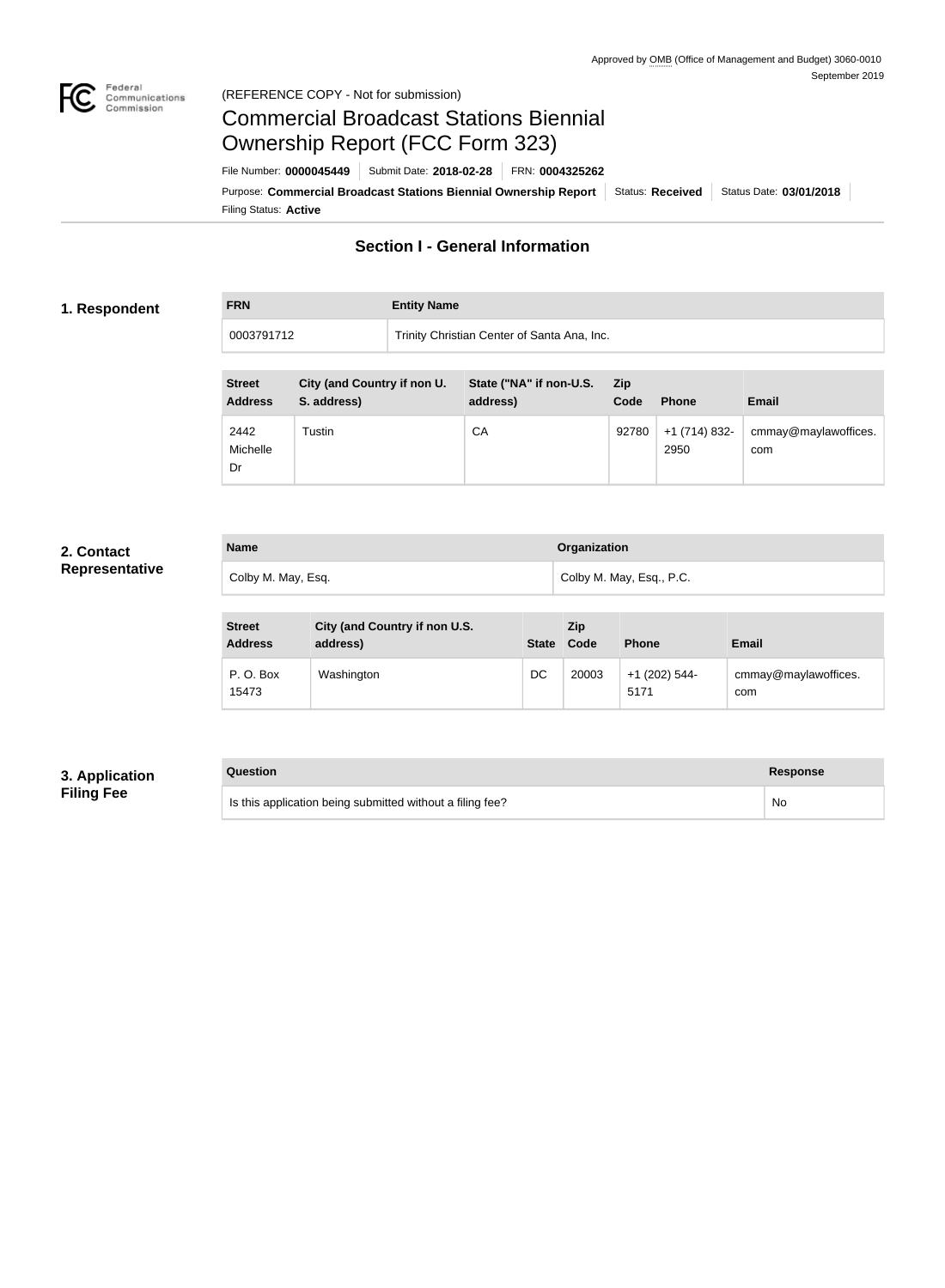| <b>Application Type</b> | <b>Form Number</b> | <b>Fee Code</b> | Quantity | <b>Fee Amount</b> | <b>Subtotal</b> |
|-------------------------|--------------------|-----------------|----------|-------------------|-----------------|
| <b>Biennial</b>         | Form 323           | <b>MAT</b>      | 23       | 85                | \$1,610.00      |
|                         |                    |                 |          | Total             | \$1,610.00      |

# **4. Nature of Respondent**

| (a) Provide the following information about the Respondent: |                            |  |
|-------------------------------------------------------------|----------------------------|--|
| <b>Relationship to stations/permits</b>                     | Licensee                   |  |
| <b>Nature of Respondent</b>                                 | Not-for-profit corporation |  |

**(b) Provide the following information about this report:**

| <b>Purpose</b> | Biennial                                                                                                                                                                               |
|----------------|----------------------------------------------------------------------------------------------------------------------------------------------------------------------------------------|
| "As of" date   | 10/01/2017                                                                                                                                                                             |
|                | When filing a biennial ownership report or validating<br>and resubmitting a prior biennial ownership report, this<br>date must be Oct. 1 of the year in which this report is<br>filed. |

# **5. Licensee(s) and Station(s)**

#### **Respondent is filing this report to cover the following Licensee(s) and station(s):**

| Licensee/Permittee Name                     | <b>FRN</b> |
|---------------------------------------------|------------|
| Trinity Christian Center of Santa Ana, Inc. | 0003791712 |

| Fac. ID No. | <b>Call Sign</b> | <b>City</b>          | <b>State</b>    | <b>Service</b> |
|-------------|------------------|----------------------|-----------------|----------------|
| 993         | KNAT-TV          | ALBUQUERQUE          | <b>NM</b>       | <b>DTV</b>     |
| 998         | WWTO-TV          | NAPERVILLE           | IL              | <b>DTV</b>     |
| 999         | KTAJ-TV          | ST. JOSEPH           | <b>MO</b>       | <b>DTV</b>     |
| 1002        | WTJP-TV          | <b>GADSDEN</b>       | <b>AL</b>       | <b>DTV</b>     |
| 1005        | KDOR-TV          | <b>BARTLESVILLE</b>  | OK              | <b>DTV</b>     |
| 3246        | KAAH-TV          | <b>HONOLULU</b>      | H <sub>II</sub> | <b>DTV</b>     |
| 7623        | WGTW-TV          | <b>MILLVILLE</b>     | NJ              | <b>DTV</b>     |
| 11118       | WSFJ-TV          | <b>NEWARK</b>        | OH              | <b>DTV</b>     |
| 24582       | WHLV-TV          | COCOA                | FL.             | <b>DTV</b>     |
| 47707       | <b>KNMT</b>      | <b>PORTLAND</b>      | <b>OR</b>       | <b>DTV</b>     |
| 60820       | WPGD-TV          | HENDERSONVILLE       | <b>TN</b>       | <b>DTV</b>     |
| 60825       | WELF-TV          | <b>DALTON</b>        | GA              | <b>DTV</b>     |
| 60827       | WMPV-TV          | <b>MOBILE</b>        | <b>AL</b>       | <b>DTV</b>     |
| 60829       | WMCF-TV          | <b>MONTGOMERY</b>    | <b>AL</b>       | <b>DTV</b>     |
| 60830       | WBUY-TV          | <b>HOLLY SPRINGS</b> | <b>MS</b>       | <b>DTV</b>     |
| 67884       | KTBN-TV          | <b>SANTA ANA</b>     | CA              | <b>DTV</b>     |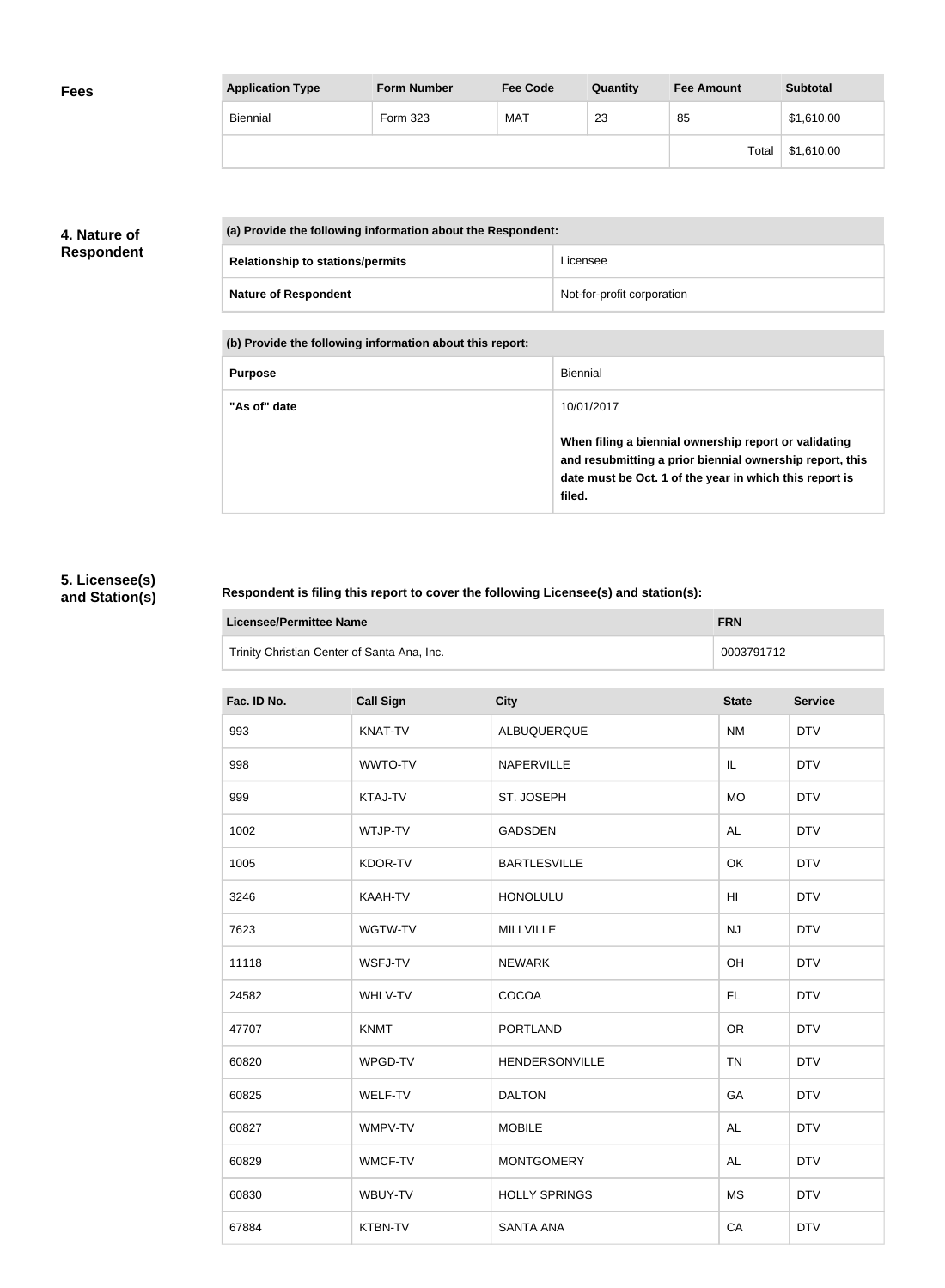| 67893  | <b>WDLI-TV</b> | <b>CANTON</b>         | <b>OH</b> | <b>DTV</b> |
|--------|----------------|-----------------------|-----------|------------|
| 68058  | WHSG-TV        | <b>MONROE</b>         | GA        | <b>DTV</b> |
| 68547  | WWRS-TV        | <b>MAYVILLE</b>       | WI        | <b>DTV</b> |
| 81946  | WMWC-TV        | <b>GALESBURG</b>      | IL        | <b>DTV</b> |
| 82574  | WTPC-TV        | <b>VIRGINIA BEACH</b> | VA        | <b>DTV</b> |
| 136749 | WRBJ-TV        | MAGEE                 | <b>MS</b> | <b>DTV</b> |
| 166510 | <b>KPJR-TV</b> | <b>GREELEY</b>        | <b>CO</b> | <b>DTV</b> |

### **Section II – Biennial Ownership Information**

**1. 47 C.F.R. Section 73.3613 and Other Documents**

Licensee Respondents that hold authorizations for one or more full power television, AM, and/or FM stations should list all contracts and other instruments set forth in 47 C.F.R. Section 73.3613(a) through (c) for the facility or facilities listed on this report. In addition, attributable Local Marketing Agreements (LMAs) and attributable Joint Sales Agreements (JSAs) must be disclosed by the licensee of the brokering station on its ownership report. If the agreement is an attributable LMA, an attributable JSA, or a network affiliation agreement, check the appropriate box. Otherwise, select "Other." Non-Licensee Respondents, as well as Licensee Respondents that only hold authorizations for Class A television and/or low power television stations, should select "Not Applicable" in response to this question.

Not Applicable.

#### **2. Ownership Interests**

**(a)** Ownership Interests. This Question requires Respondents to enter detailed information about ownership interests by generating a series of subforms. Answer each question on each subform. The first subform listing should be for the Respondent itself. If the Respondent is not a natural person, also list each of the officers, directors, stockholders, non-insulated partners, non-insulated members, and any other persons or entities with a direct attributable interest in the Respondent pursuant to the standards set forth in 47 C.F.R. Section 73.3555. (A "direct" interest is one that is not held through any intervening companies or entities.) List each interest holder with a direct attributable interest in the Respondent separately.

Leave the percentage of total assets (Equity Debt Plus) field blank for an interest holder unless that interest holder has an attributable interest in the Respondent solely on the basis of the Commission's Equity Debt Plus attribution standard, 47 C.F.R. Section 73.3555, Note 2(i).

In the case of vertical or indirect ownership structures, list only those interests in the Respondent that also represent an attributable interest in the Licensee(s) for which the report is being submitted.

Entities that are part of an organizational structure that includes holding companies or other forms of indirect ownership must file separate ownership reports. In such a structure do not report, or file a separate report for, any interest holder that does not have an attributable interest in the Licensee(s) for which the report is being submitted.

Please see the Instructions for further detail concerning interests that must be reported in response to this question.

The Respondent must provide an FCC Registration Number for each interest holder reported in response to this question. Please see the Instructions for detailed information and guidance concerning this requirement.

| . .                |                                             |                  |  |
|--------------------|---------------------------------------------|------------------|--|
| <b>FRN</b>         | 0003791712                                  |                  |  |
| <b>Entity Name</b> | Trinity Christian Center of Santa Ana, Inc. |                  |  |
| <b>Address</b>     | PO Box                                      |                  |  |
|                    | <b>Street 1</b>                             | 2442 Michelle Dr |  |
|                    | <b>Street 2</b>                             |                  |  |
|                    | <b>City</b>                                 | Tustin           |  |
|                    | State ("NA" if non-U.S.<br>address)         | CA               |  |
|                    | <b>Zip/Postal Code</b>                      | 92780            |  |
|                    |                                             |                  |  |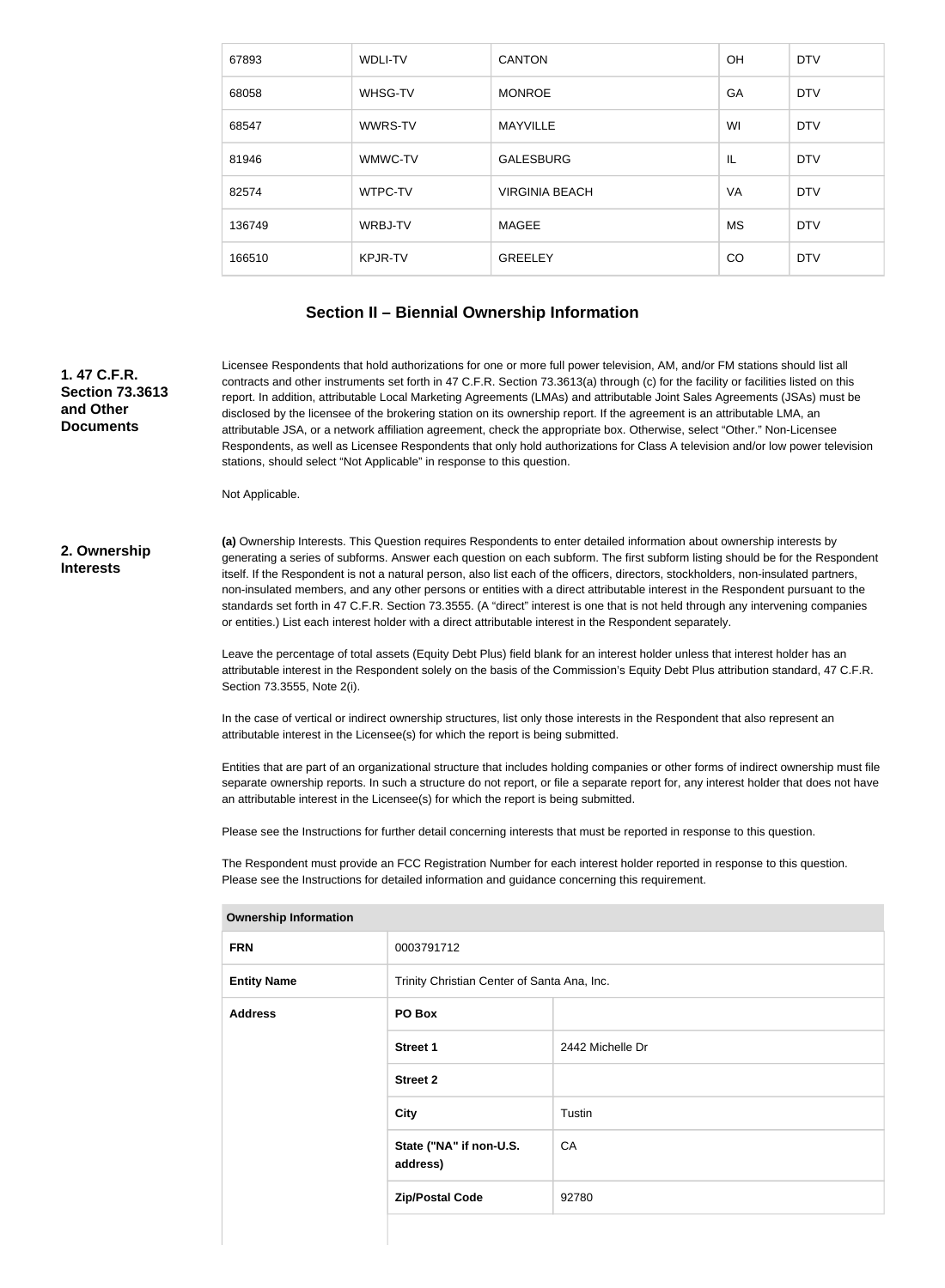|                                                                                      | Country (if non-U.S.<br>address)                        | <b>United States</b> |                            |  |
|--------------------------------------------------------------------------------------|---------------------------------------------------------|----------------------|----------------------------|--|
| <b>Listing Type</b>                                                                  | Respondent                                              |                      |                            |  |
| <b>Positional Interests</b><br>(check all that apply)                                | Respondent                                              |                      |                            |  |
| <b>Tribal Nation or Tribal</b><br><b>Entity</b>                                      | Interest holder is not a Tribal nation or Tribal entity |                      |                            |  |
| <b>Interest Percentages</b><br>(enter percentage values                              | <b>Voting</b>                                           | 0.0%                 | <b>Jointly Held?</b><br>No |  |
| from 0.0 to 100.0)                                                                   | <b>Equity</b>                                           | 0.0%                 |                            |  |
|                                                                                      | <b>Total assets (Equity Debt</b><br>Plus)               | 0.0%                 |                            |  |
| Does interest holder have an attributable interest in one or more broadcast stations |                                                         |                      | <b>No</b>                  |  |

**that do not appear on this report?**

| <b>Ownership Information</b>                                                                                                      |                                           |                      |                            |
|-----------------------------------------------------------------------------------------------------------------------------------|-------------------------------------------|----------------------|----------------------------|
| <b>FRN</b>                                                                                                                        | 0019254556                                |                      |                            |
| <b>Name</b>                                                                                                                       | Margaret Tuccillo                         |                      |                            |
| <b>Address</b>                                                                                                                    | PO Box                                    |                      |                            |
|                                                                                                                                   | <b>Street 1</b>                           | 2442 Michelle Dr     |                            |
|                                                                                                                                   | <b>Street 2</b>                           |                      |                            |
|                                                                                                                                   | <b>City</b>                               | Tustin               |                            |
|                                                                                                                                   | State ("NA" if non-U.S.<br>address)       | CA                   |                            |
|                                                                                                                                   | <b>Zip/Postal Code</b>                    | 92780                |                            |
|                                                                                                                                   | Country (if non-U.S.<br>address)          | <b>United States</b> |                            |
| <b>Listing Type</b>                                                                                                               | Other Interest Holder                     |                      |                            |
| <b>Positional Interests</b><br>(check all that apply)                                                                             | Officer                                   |                      |                            |
| Citizenship, Gender,                                                                                                              | Citizenship                               | <b>US</b>            |                            |
| <b>Ethnicity, and Race</b><br><b>Information (Natural</b>                                                                         | Gender                                    | Female               |                            |
| <b>Persons Only)</b>                                                                                                              | <b>Ethnicity</b>                          | Hispanic or Latino   |                            |
|                                                                                                                                   | Race                                      | White                |                            |
| <b>Interest Percentages</b><br>(enter percentage values<br>from 0.0 to 100.0)                                                     | Voting                                    | 0.0%                 | <b>Jointly Held?</b><br>No |
|                                                                                                                                   | <b>Equity</b>                             | 0.0%                 |                            |
|                                                                                                                                   | <b>Total assets (Equity Debt</b><br>Plus) | 0.0%                 |                            |
| Does interest holder have an attributable interest in one or more broadcast stations<br>Yes<br>that do not appear on this report? |                                           |                      |                            |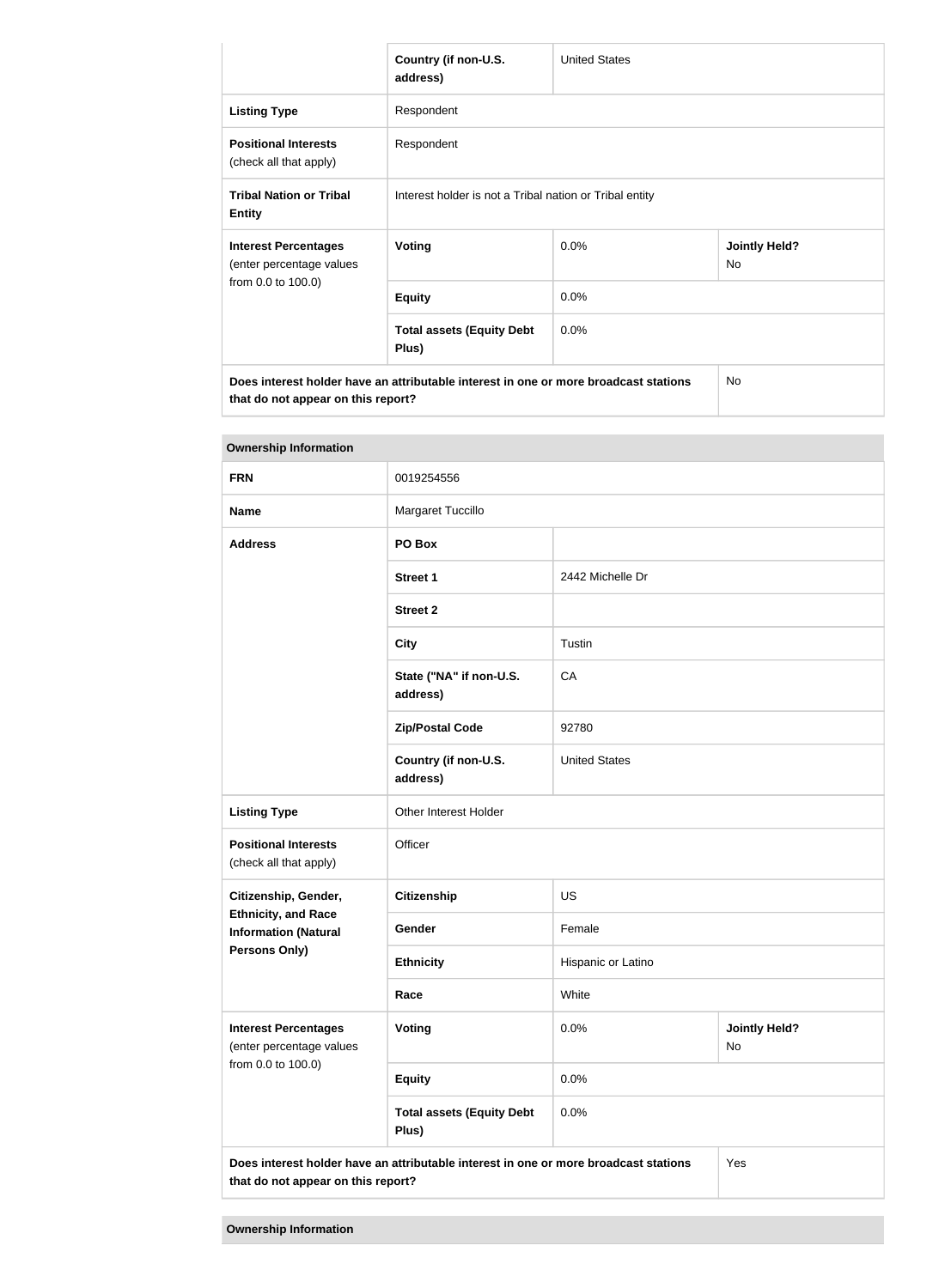| <b>FRN</b>                                                                    | 0027276542                                                                           |                        |                            |
|-------------------------------------------------------------------------------|--------------------------------------------------------------------------------------|------------------------|----------------------------|
| <b>Name</b>                                                                   | Laurie Crouch                                                                        |                        |                            |
| <b>Address</b>                                                                | PO Box                                                                               |                        |                            |
|                                                                               | <b>Street 1</b>                                                                      | 2442 Michelle Dr       |                            |
|                                                                               | <b>Street 2</b>                                                                      |                        |                            |
|                                                                               | <b>City</b>                                                                          | Tustin                 |                            |
|                                                                               | State ("NA" if non-U.S.<br>address)                                                  | CA                     |                            |
|                                                                               | <b>Zip/Postal Code</b>                                                               | 92780                  |                            |
|                                                                               | Country (if non-U.S.<br>address)                                                     | <b>United States</b>   |                            |
| <b>Listing Type</b>                                                           | Other Interest Holder                                                                |                        |                            |
| <b>Positional Interests</b><br>(check all that apply)                         | Officer, Director                                                                    |                        |                            |
| Citizenship, Gender,                                                          | <b>Citizenship</b>                                                                   | <b>US</b>              |                            |
| <b>Ethnicity, and Race</b><br><b>Information (Natural</b>                     | Gender                                                                               | Female                 |                            |
| <b>Persons Only)</b>                                                          | <b>Ethnicity</b>                                                                     | Not Hispanic or Latino |                            |
|                                                                               | Race                                                                                 | White                  |                            |
| <b>Interest Percentages</b><br>(enter percentage values<br>from 0.0 to 100.0) | Voting                                                                               | 33.0%                  | <b>Jointly Held?</b><br>No |
|                                                                               | <b>Equity</b>                                                                        | 0.0%                   |                            |
|                                                                               | <b>Total assets (Equity Debt</b><br>Plus)                                            | 0.0%                   |                            |
| that do not appear on this report?                                            | Does interest holder have an attributable interest in one or more broadcast stations |                        | Yes                        |

| <b>FRN</b>                                            | 0027276658                          |                      |
|-------------------------------------------------------|-------------------------------------|----------------------|
| <b>Name</b>                                           | <b>Michael Everett</b>              |                      |
| <b>Address</b>                                        | PO Box                              |                      |
|                                                       | <b>Street 1</b>                     | 2442 Michelle Dr     |
|                                                       | <b>Street 2</b>                     |                      |
|                                                       | <b>City</b>                         | Tustin               |
|                                                       | State ("NA" if non-U.S.<br>address) | CA                   |
|                                                       | <b>Zip/Postal Code</b>              | 92780                |
|                                                       | Country (if non-U.S.<br>address)    | <b>United States</b> |
| <b>Listing Type</b>                                   | Other Interest Holder               |                      |
| <b>Positional Interests</b><br>(check all that apply) | Officer                             |                      |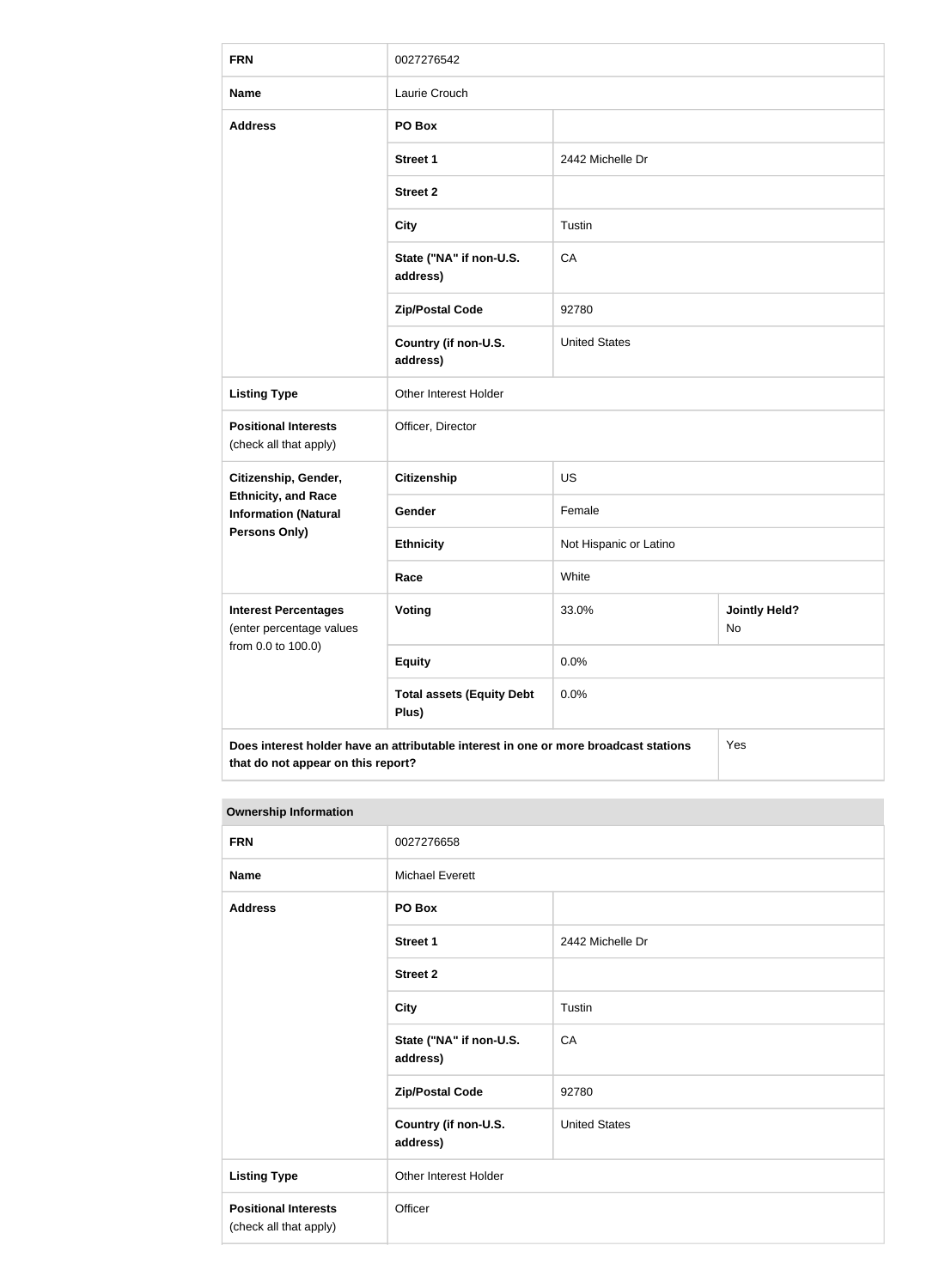| Citizenship, Gender,<br><b>Ethnicity, and Race</b><br><b>Information (Natural</b><br>Persons Only)                         | <b>Citizenship</b>                        | <b>US</b>              |                                   |
|----------------------------------------------------------------------------------------------------------------------------|-------------------------------------------|------------------------|-----------------------------------|
|                                                                                                                            | Gender                                    | Male                   |                                   |
|                                                                                                                            | <b>Ethnicity</b>                          | Not Hispanic or Latino |                                   |
|                                                                                                                            | Race                                      | White                  |                                   |
| <b>Interest Percentages</b><br>(enter percentage values                                                                    | Voting                                    | $0.0\%$                | <b>Jointly Held?</b><br><b>No</b> |
| from 0.0 to 100.0)                                                                                                         | <b>Equity</b>                             | $0.0\%$                |                                   |
|                                                                                                                            | <b>Total assets (Equity Debt</b><br>Plus) | $0.0\%$                |                                   |
| Does interest holder have an attributable interest in one or more broadcast stations<br>that do not appear on this report? |                                           |                        | <b>Yes</b>                        |

| <b>Ownership Information</b>                                                  |                                                                                      |                        |                                   |
|-------------------------------------------------------------------------------|--------------------------------------------------------------------------------------|------------------------|-----------------------------------|
| <b>FRN</b>                                                                    | 0019167675                                                                           |                        |                                   |
| <b>Name</b>                                                                   | Matthew W. Crouch                                                                    |                        |                                   |
| <b>Address</b>                                                                | PO Box                                                                               |                        |                                   |
|                                                                               | <b>Street 1</b>                                                                      | 2442 Michelle Dr       |                                   |
|                                                                               | <b>Street 2</b>                                                                      |                        |                                   |
|                                                                               | <b>City</b>                                                                          | Tustin                 |                                   |
|                                                                               | State ("NA" if non-U.S.<br>address)                                                  | CA                     |                                   |
|                                                                               | <b>Zip/Postal Code</b>                                                               | 92780                  |                                   |
|                                                                               | Country (if non-U.S.<br>address)                                                     | <b>United States</b>   |                                   |
| <b>Listing Type</b>                                                           | Other Interest Holder                                                                |                        |                                   |
| <b>Positional Interests</b><br>(check all that apply)                         | Officer, Director                                                                    |                        |                                   |
| Citizenship, Gender,                                                          | Citizenship                                                                          | <b>US</b>              |                                   |
| <b>Ethnicity, and Race</b><br><b>Information (Natural</b>                     | Gender                                                                               | Male                   |                                   |
| <b>Persons Only)</b>                                                          | <b>Ethnicity</b>                                                                     | Not Hispanic or Latino |                                   |
|                                                                               | Race                                                                                 | White                  |                                   |
| <b>Interest Percentages</b><br>(enter percentage values<br>from 0.0 to 100.0) | <b>Voting</b>                                                                        | 33.0%                  | <b>Jointly Held?</b><br><b>No</b> |
|                                                                               | <b>Equity</b>                                                                        | 0.0%                   |                                   |
|                                                                               | <b>Total assets (Equity Debt</b><br>Plus)                                            | 0.0%                   |                                   |
| that do not appear on this report?                                            | Does interest holder have an attributable interest in one or more broadcast stations |                        | Yes                               |

| <b>FRN</b> | 275002<br>nns<br>∵⁄5683,<br>. |
|------------|-------------------------------|
|------------|-------------------------------|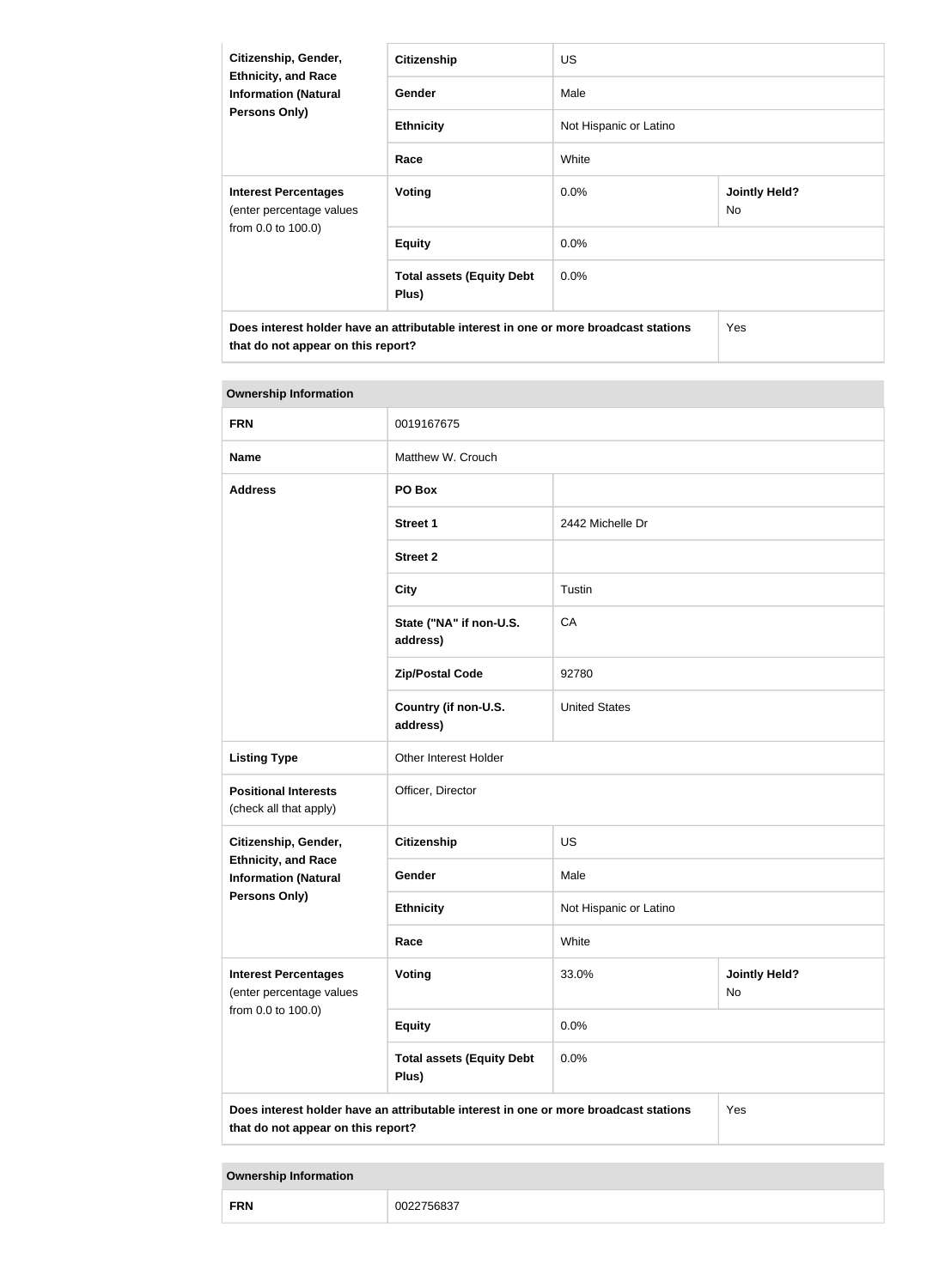| <b>Name</b>                                                                   | Robert Fopma                                                                         |                        |                            |
|-------------------------------------------------------------------------------|--------------------------------------------------------------------------------------|------------------------|----------------------------|
| <b>Address</b>                                                                | PO Box                                                                               |                        |                            |
|                                                                               | <b>Street 1</b>                                                                      | 2442 Michelle Dr       |                            |
|                                                                               | <b>Street 2</b>                                                                      |                        |                            |
|                                                                               | <b>City</b>                                                                          | Tustin                 |                            |
|                                                                               | State ("NA" if non-U.S.<br>address)                                                  | CA                     |                            |
|                                                                               | <b>Zip/Postal Code</b>                                                               | 92780                  |                            |
|                                                                               | Country (if non-U.S.<br>address)                                                     | <b>United States</b>   |                            |
| <b>Listing Type</b>                                                           | Other Interest Holder                                                                |                        |                            |
| <b>Positional Interests</b><br>(check all that apply)                         | Officer                                                                              |                        |                            |
| Citizenship, Gender,                                                          | <b>Citizenship</b>                                                                   | <b>US</b>              |                            |
| <b>Ethnicity, and Race</b><br><b>Information (Natural</b>                     | Gender                                                                               | Male                   |                            |
| <b>Persons Only)</b>                                                          | <b>Ethnicity</b>                                                                     | Not Hispanic or Latino |                            |
|                                                                               | Race                                                                                 | White                  |                            |
| <b>Interest Percentages</b><br>(enter percentage values<br>from 0.0 to 100.0) | <b>Voting</b>                                                                        | 0.0%                   | <b>Jointly Held?</b><br>No |
|                                                                               | <b>Equity</b>                                                                        | 0.0%                   |                            |
|                                                                               | <b>Total assets (Equity Debt</b><br>Plus)                                            | 0.0%                   |                            |
| that do not appear on this report?                                            | Does interest holder have an attributable interest in one or more broadcast stations |                        | Yes                        |

| <b>FRN</b>                                            | 0027276609                          |                      |
|-------------------------------------------------------|-------------------------------------|----------------------|
| <b>Name</b>                                           | Matthew C. Crouch                   |                      |
| <b>Address</b>                                        | PO Box                              |                      |
|                                                       | <b>Street 1</b>                     | 2442 Michelle Dr     |
|                                                       | <b>Street 2</b>                     |                      |
|                                                       | <b>City</b>                         | Tustin               |
|                                                       | State ("NA" if non-U.S.<br>address) | CA                   |
|                                                       | <b>Zip/Postal Code</b>              | 92780                |
|                                                       | Country (if non-U.S.<br>address)    | <b>United States</b> |
| <b>Listing Type</b>                                   | Other Interest Holder               |                      |
| <b>Positional Interests</b><br>(check all that apply) | Officer                             |                      |
| Citizenship, Gender,                                  | Citizenship                         | <b>US</b>            |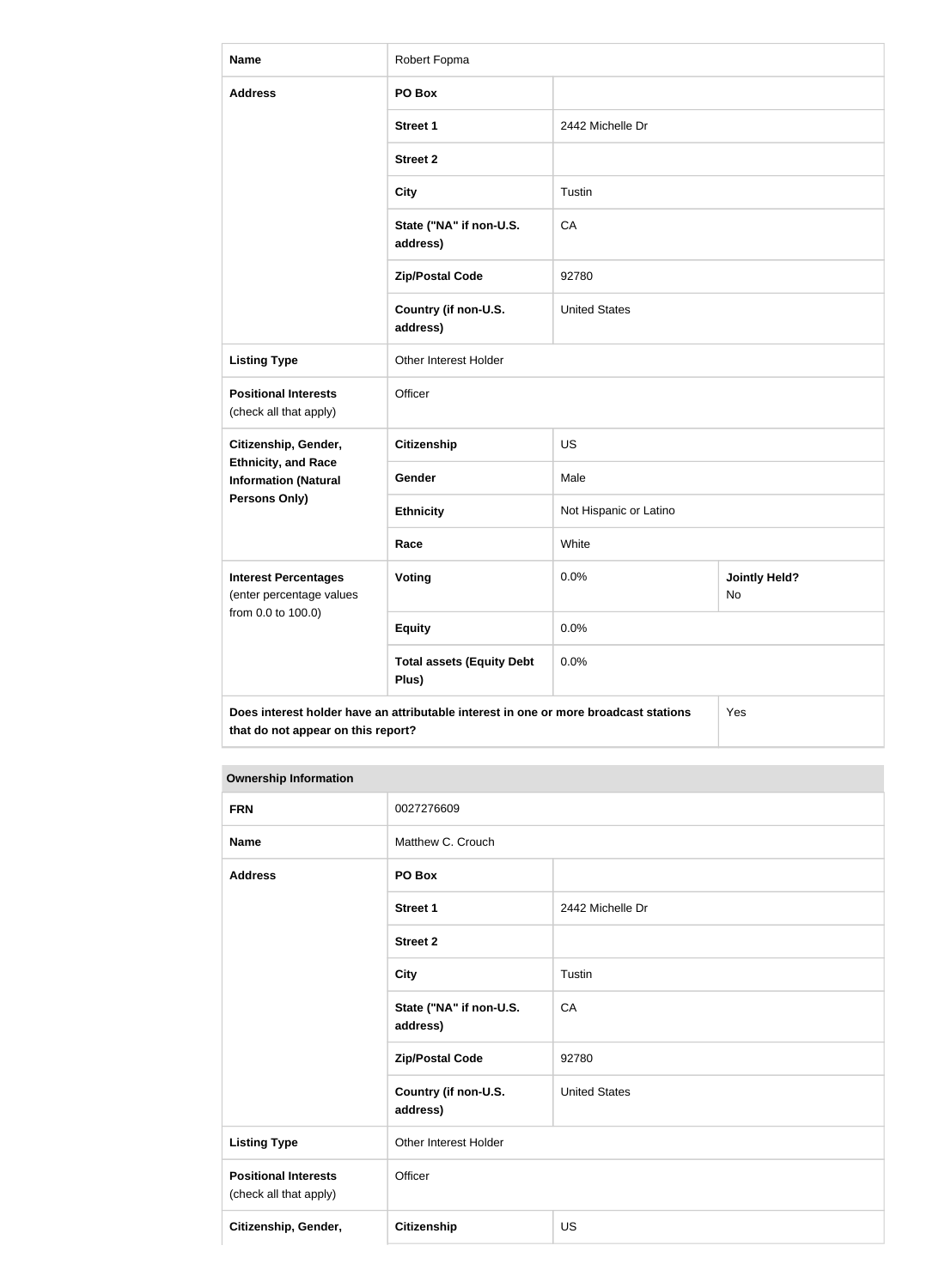| <b>Ethnicity, and Race</b><br><b>Information (Natural</b><br><b>Persons Only)</b>                                          | <b>Gender</b>                             | Male                   |                             |
|----------------------------------------------------------------------------------------------------------------------------|-------------------------------------------|------------------------|-----------------------------|
|                                                                                                                            | <b>Ethnicity</b>                          | Not Hispanic or Latino |                             |
|                                                                                                                            | Race                                      | White                  |                             |
| <b>Interest Percentages</b><br>(enter percentage values<br>from 0.0 to 100.0)                                              | Voting                                    | $0.0\%$                | <b>Jointly Held?</b><br>No. |
|                                                                                                                            | <b>Equity</b>                             | $0.0\%$                |                             |
|                                                                                                                            | <b>Total assets (Equity Debt</b><br>Plus) | $0.0\%$                |                             |
| Does interest holder have an attributable interest in one or more broadcast stations<br>that do not appear on this report? |                                           |                        | Yes                         |

# **Ownership Information FRN** 0025056250 **Name** Colby M. May, Esq. **Address PO Box Street 1** P. O. Box 15473 **Street 2 City** Washington **State ("NA" if non-U.S. address)** DC **Zip/Postal Code** 20003 **Country (if non-U.S. address)** United States **Listing Type Other Interest Holder Positional Interests** (check all that apply) Officer, Director **Citizenship, Gender, Ethnicity, and Race Information (Natural Persons Only) Citizenship** US Gender Male **Ethnicity** Not Hispanic or Latino **Race** White **Interest Percentages** (enter percentage values from 0.0 to 100.0) **Voting 23.0% / Voting 23.0% / Voting 20.000 / Voting 20.000 / Voting 20.000 / Voting 20.000 / Voting 20.000 / Voting 20.000 / Voting 20.000 / Voting 20.000 / Voting 20.000 / Voting 20.000 / Voting 20.000 / Voting 20.000 /** No **Equity** 0.0% **Total assets (Equity Debt Plus)** 0.0% **Does interest holder have an attributable interest in one or more broadcast stations that do not appear on this report?** Yes

| <b>FRN</b>  | 0019850825            |
|-------------|-----------------------|
| <b>Name</b> | John B. Casoria, Esq. |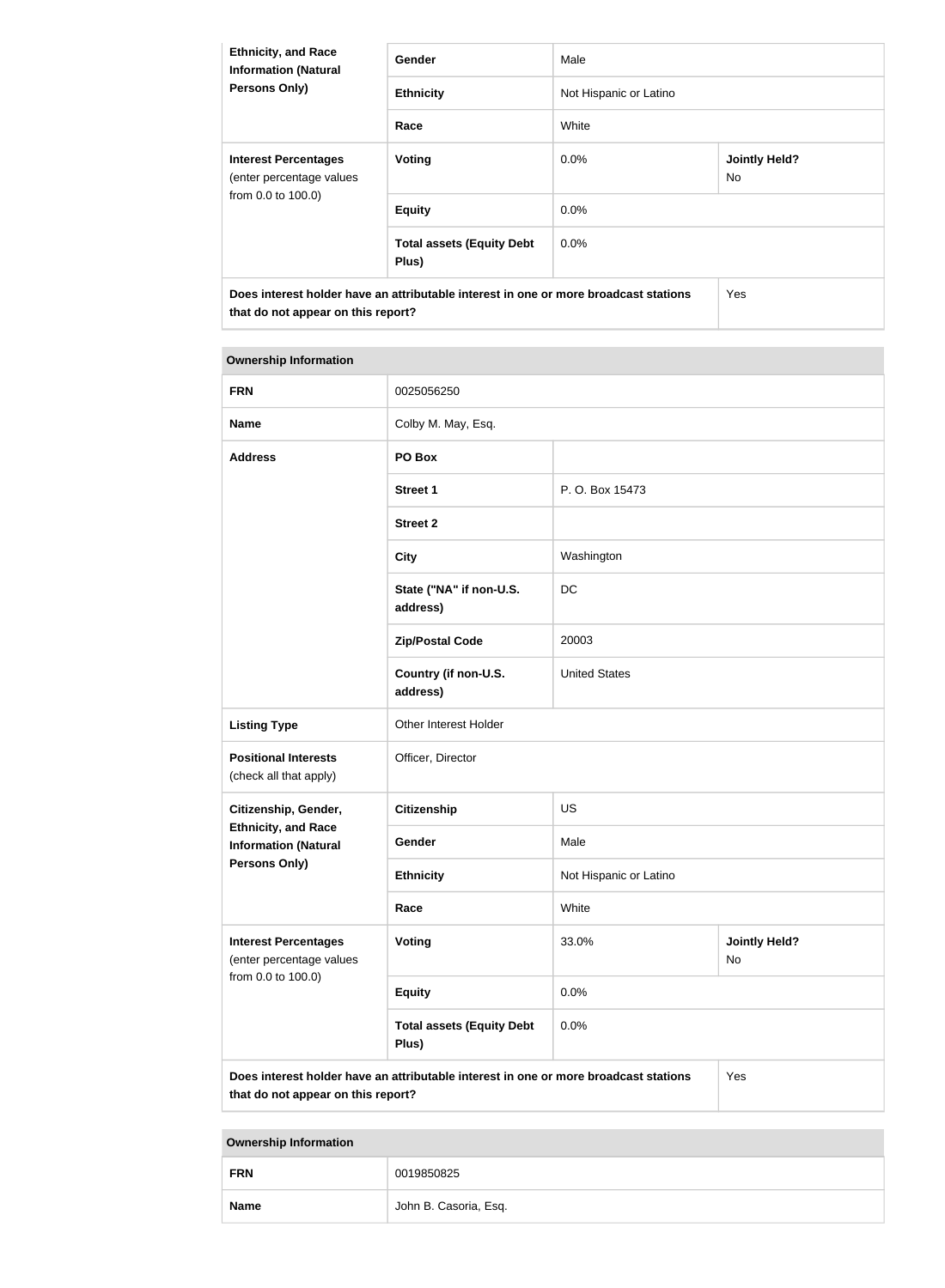| <b>Address</b>                                                                                                                    | PO Box                                    |                        |                            |
|-----------------------------------------------------------------------------------------------------------------------------------|-------------------------------------------|------------------------|----------------------------|
|                                                                                                                                   | <b>Street 1</b>                           | 2442 Michelle Dr       |                            |
|                                                                                                                                   | <b>Street 2</b>                           |                        |                            |
|                                                                                                                                   | <b>City</b>                               | Tustin                 |                            |
|                                                                                                                                   | State ("NA" if non-U.S.<br>address)       | CA                     |                            |
|                                                                                                                                   | <b>Zip/Postal Code</b>                    | 92780                  |                            |
|                                                                                                                                   | Country (if non-U.S.<br>address)          | <b>United States</b>   |                            |
| <b>Listing Type</b>                                                                                                               | Other Interest Holder                     |                        |                            |
| <b>Positional Interests</b><br>(check all that apply)                                                                             | Officer                                   |                        |                            |
| Citizenship, Gender,                                                                                                              | <b>Citizenship</b>                        | <b>US</b>              |                            |
| <b>Ethnicity, and Race</b><br><b>Information (Natural</b>                                                                         | Gender                                    | Male                   |                            |
| Persons Only)                                                                                                                     | <b>Ethnicity</b>                          | Not Hispanic or Latino |                            |
|                                                                                                                                   | Race                                      | White                  |                            |
| <b>Interest Percentages</b><br>(enter percentage values<br>from 0.0 to 100.0)                                                     | Voting                                    | 0.0%                   | <b>Jointly Held?</b><br>No |
|                                                                                                                                   | <b>Equity</b>                             | 0.0%                   |                            |
|                                                                                                                                   | <b>Total assets (Equity Debt</b><br>Plus) | 0.0%                   |                            |
| Does interest holder have an attributable interest in one or more broadcast stations<br>Yes<br>that do not appear on this report? |                                           |                        |                            |

| <b>FRN</b>                                                                        | 0027276575                          |                      |
|-----------------------------------------------------------------------------------|-------------------------------------|----------------------|
| <b>Name</b>                                                                       | James Mittan                        |                      |
| <b>Address</b>                                                                    | PO Box                              |                      |
|                                                                                   | <b>Street 1</b>                     | 2442 Michelle Dr     |
|                                                                                   | <b>Street 2</b>                     |                      |
|                                                                                   | <b>City</b>                         | Tustin               |
|                                                                                   | State ("NA" if non-U.S.<br>address) | CA                   |
|                                                                                   | <b>Zip/Postal Code</b>              | 92780                |
|                                                                                   | Country (if non-U.S.<br>address)    | <b>United States</b> |
| <b>Listing Type</b>                                                               | Other Interest Holder               |                      |
| <b>Positional Interests</b><br>(check all that apply)                             | Officer                             |                      |
| Citizenship, Gender,<br><b>Ethnicity, and Race</b><br><b>Information (Natural</b> | Citizenship                         | <b>US</b>            |
|                                                                                   | Gender                              | Male                 |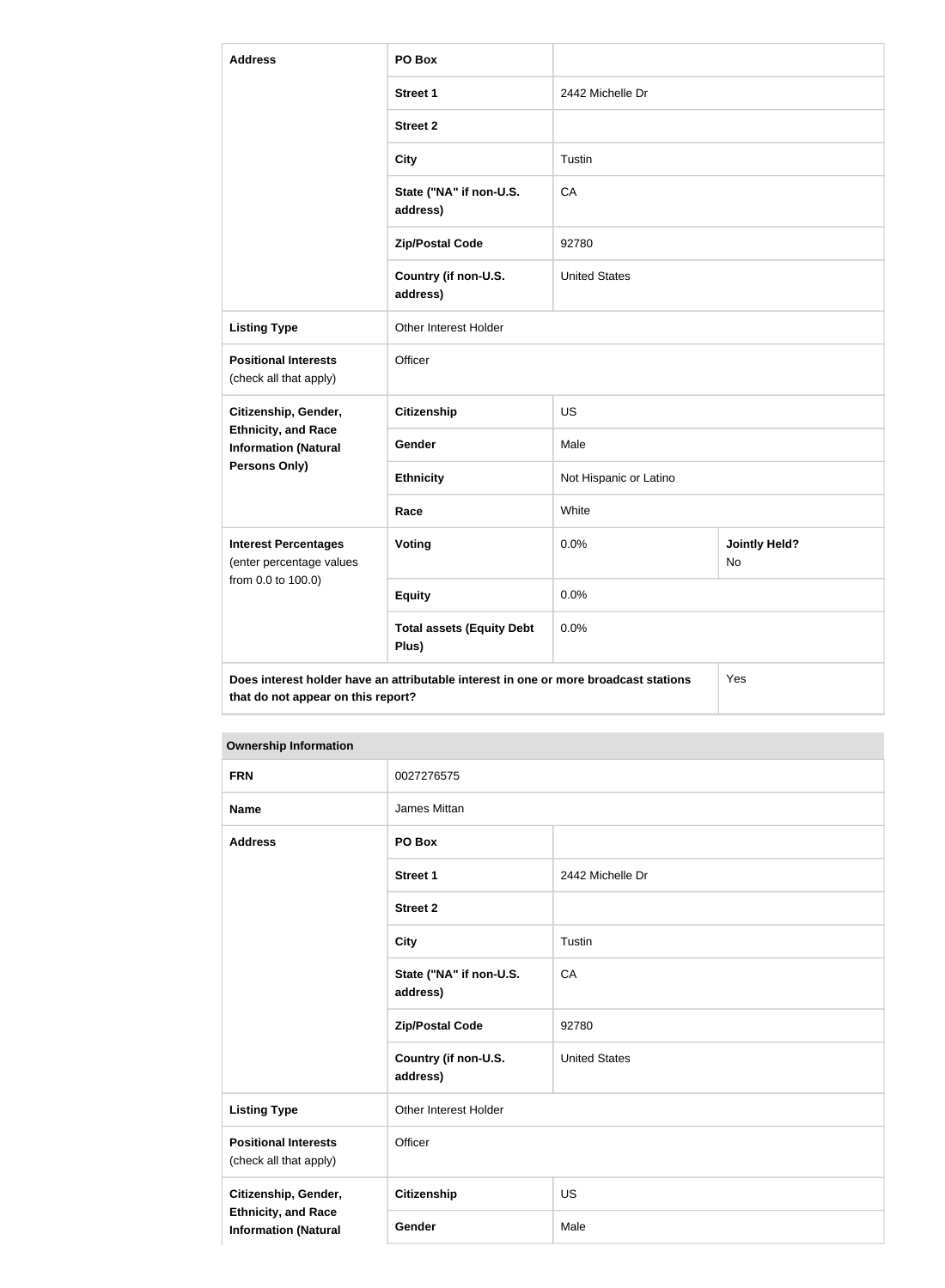| <b>Persons Only)</b>                                                                                                       | <b>Ethnicity</b>                          | Not Hispanic or Latino |                             |  |
|----------------------------------------------------------------------------------------------------------------------------|-------------------------------------------|------------------------|-----------------------------|--|
|                                                                                                                            | Race                                      | White                  |                             |  |
| <b>Interest Percentages</b><br>(enter percentage values<br>from 0.0 to 100.0)                                              | <b>Voting</b>                             | $0.0\%$                | <b>Jointly Held?</b><br>No. |  |
|                                                                                                                            | <b>Equity</b>                             | 0.0%                   |                             |  |
|                                                                                                                            | <b>Total assets (Equity Debt</b><br>Plus) | $0.0\%$                |                             |  |
| Does interest holder have an attributable interest in one or more broadcast stations<br>that do not appear on this report? |                                           | Yes                    |                             |  |

| <b>FRN</b>                                                | 0019316116                                                                           |                        |                            |  |  |
|-----------------------------------------------------------|--------------------------------------------------------------------------------------|------------------------|----------------------------|--|--|
| <b>Name</b>                                               | Warren B. Miller                                                                     |                        |                            |  |  |
| <b>Address</b>                                            | PO Box                                                                               |                        |                            |  |  |
|                                                           | <b>Street 1</b>                                                                      | 2442 Michelle Dr       |                            |  |  |
|                                                           | <b>Street 2</b>                                                                      |                        |                            |  |  |
|                                                           | <b>City</b>                                                                          | Tustin                 |                            |  |  |
|                                                           | State ("NA" if non-U.S.<br>address)                                                  | CA                     |                            |  |  |
|                                                           | <b>Zip/Postal Code</b>                                                               | 92780                  |                            |  |  |
|                                                           | Country (if non-U.S.<br>address)                                                     | <b>United States</b>   |                            |  |  |
| <b>Listing Type</b>                                       | Other Interest Holder                                                                |                        |                            |  |  |
| <b>Positional Interests</b><br>(check all that apply)     | Officer                                                                              |                        |                            |  |  |
| Citizenship, Gender,                                      | <b>Citizenship</b>                                                                   | <b>US</b>              |                            |  |  |
| <b>Ethnicity, and Race</b><br><b>Information (Natural</b> | Gender                                                                               | Male                   |                            |  |  |
| Persons Only)                                             | <b>Ethnicity</b>                                                                     | Not Hispanic or Latino |                            |  |  |
|                                                           | Race                                                                                 | White                  |                            |  |  |
| <b>Interest Percentages</b><br>(enter percentage values   | Voting                                                                               | 0.0%                   | <b>Jointly Held?</b><br>No |  |  |
| from 0.0 to 100.0)                                        | <b>Equity</b>                                                                        | 0.0%                   |                            |  |  |
|                                                           | <b>Total assets (Equity Debt</b><br>Plus)                                            | 0.0%                   |                            |  |  |
|                                                           | Does interest holder have an attributable interest in one or more broadcast stations |                        | Yes                        |  |  |

**that do not appear on this report?**

| <b>Address</b> | PO Box      |  |
|----------------|-------------|--|
| <b>Name</b>    | Cody Crouch |  |
| <b>FRN</b>     | 0027276617  |  |
|                |             |  |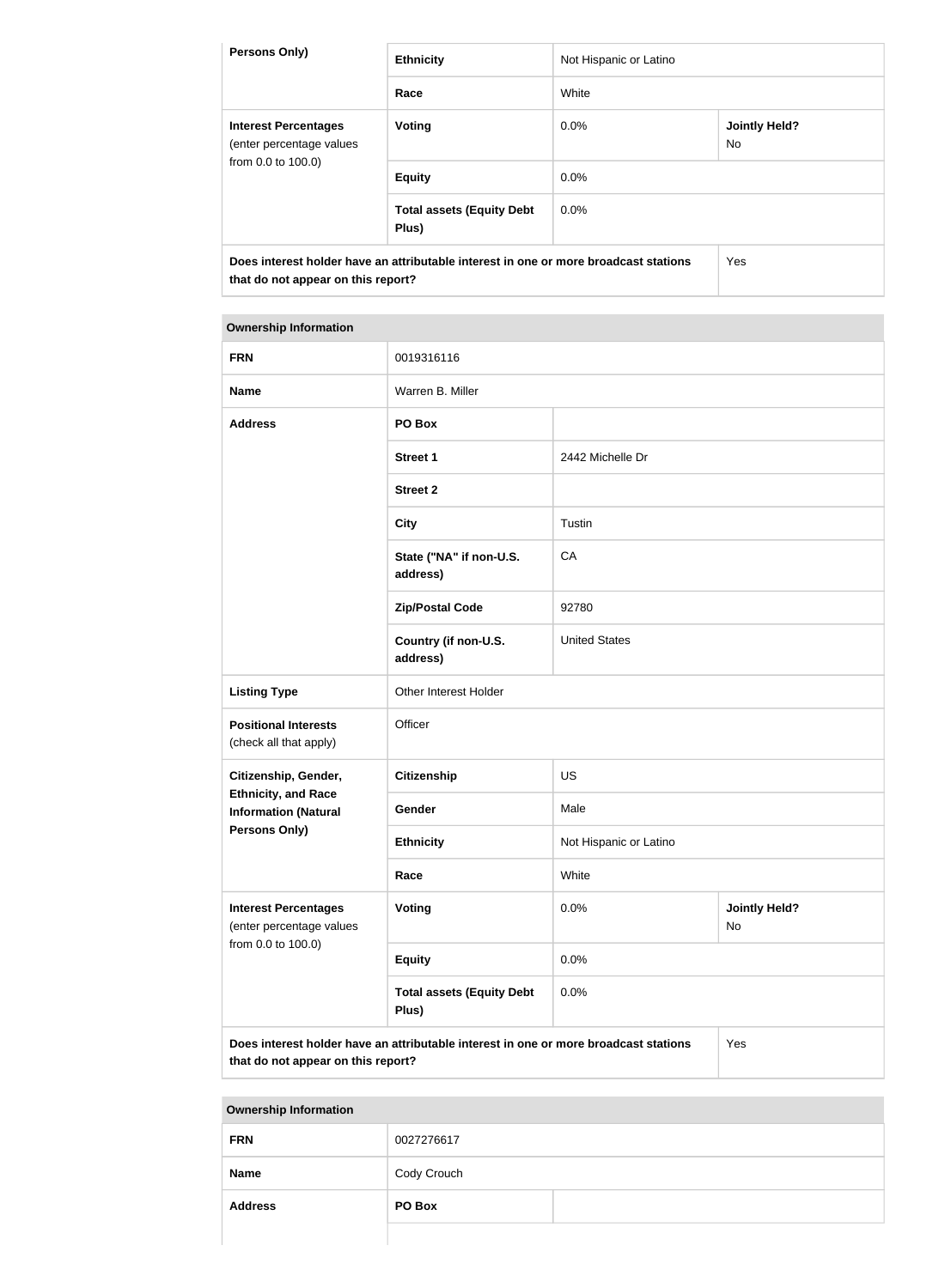|                                                                                                               | <b>Street 1</b>                                                                      | 2442 Michelle Dr       |                            |  |
|---------------------------------------------------------------------------------------------------------------|--------------------------------------------------------------------------------------|------------------------|----------------------------|--|
|                                                                                                               | <b>Street 2</b>                                                                      |                        |                            |  |
|                                                                                                               | <b>City</b>                                                                          | Tustin                 |                            |  |
|                                                                                                               | State ("NA" if non-U.S.<br>address)                                                  | CA                     |                            |  |
|                                                                                                               | <b>Zip/Postal Code</b>                                                               | 92780                  |                            |  |
|                                                                                                               | Country (if non-U.S.<br>address)                                                     | <b>United States</b>   |                            |  |
| <b>Listing Type</b>                                                                                           | <b>Other Interest Holder</b>                                                         |                        |                            |  |
| <b>Positional Interests</b><br>(check all that apply)                                                         | Officer                                                                              |                        |                            |  |
| Citizenship, Gender,                                                                                          | <b>Citizenship</b>                                                                   | <b>US</b>              |                            |  |
| <b>Ethnicity, and Race</b><br><b>Information (Natural</b>                                                     | Gender                                                                               | Male                   |                            |  |
| <b>Persons Only)</b>                                                                                          | <b>Ethnicity</b>                                                                     | Not Hispanic or Latino |                            |  |
|                                                                                                               | Race                                                                                 | White                  |                            |  |
| <b>Interest Percentages</b><br>(enter percentage values                                                       | Voting                                                                               | 0.0%                   | <b>Jointly Held?</b><br>No |  |
| from 0.0 to 100.0)                                                                                            | <b>Equity</b>                                                                        | 0.0%                   |                            |  |
|                                                                                                               | <b>Total assets (Equity Debt</b><br>Plus)                                            | 0.0%                   |                            |  |
| that do not appear on this report?                                                                            | Does interest holder have an attributable interest in one or more broadcast stations |                        | Yes                        |  |
| interests, not reported in this filing are non-attributable.<br>If "No," submit as an exhibit an explanation. | (b) Respondent certifies that any interests, including equity, financial, or voting  |                        | Yes                        |  |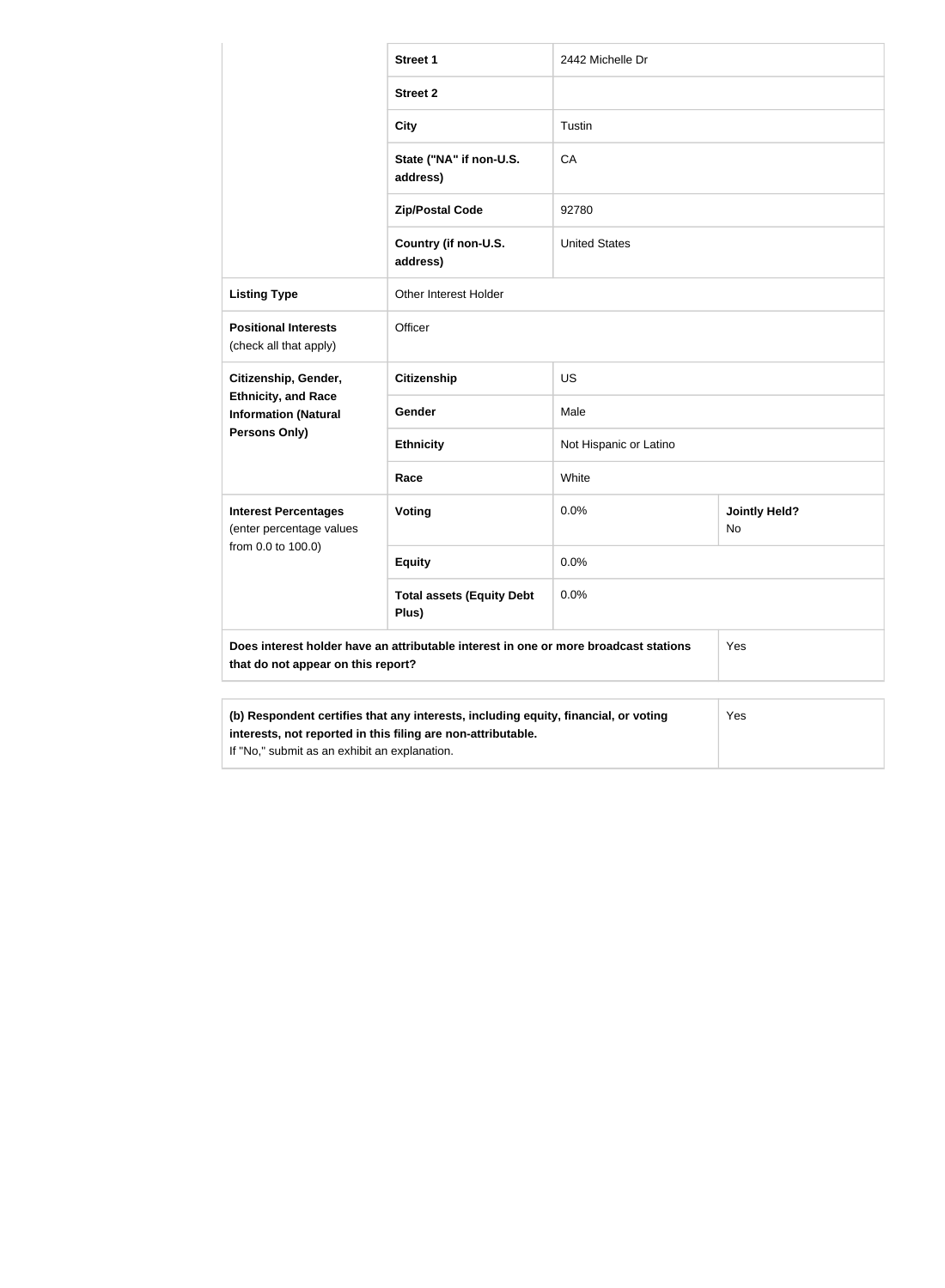

**(d) Are any of the individuals listed as an attributable interest holder in the Respondent married to each other or related to each other as parentchild or as siblings?** Yes

If "Yes," provide the following information for each such the relationship.

#### **Family Relationships**

| <b>FRN</b>   | 0019167675 | <b>Name</b> | Matthew W Crouch |
|--------------|------------|-------------|------------------|
| <b>FRN</b>   | 0027276542 | <b>Name</b> | Laurie Crouch    |
| Relationship | Spouses    |             |                  |

#### **Family Relationships**

| <b>FRN</b>   | 0019167675   | <b>Name</b> | Matthew W Crouch |
|--------------|--------------|-------------|------------------|
| <b>FRN</b>   | 0027276617   | <b>Name</b> | Cody Crouch      |
| Relationship | Parent/Child |             |                  |

#### **Family Relationships**

| <b>FRN</b>   | 0027276542   | <b>Name</b> | Laurie Crouch    |
|--------------|--------------|-------------|------------------|
| <b>FRN</b>   | 0027276609   | <b>Name</b> | Matthew C Crouch |
| Relationship | Parent/Child |             |                  |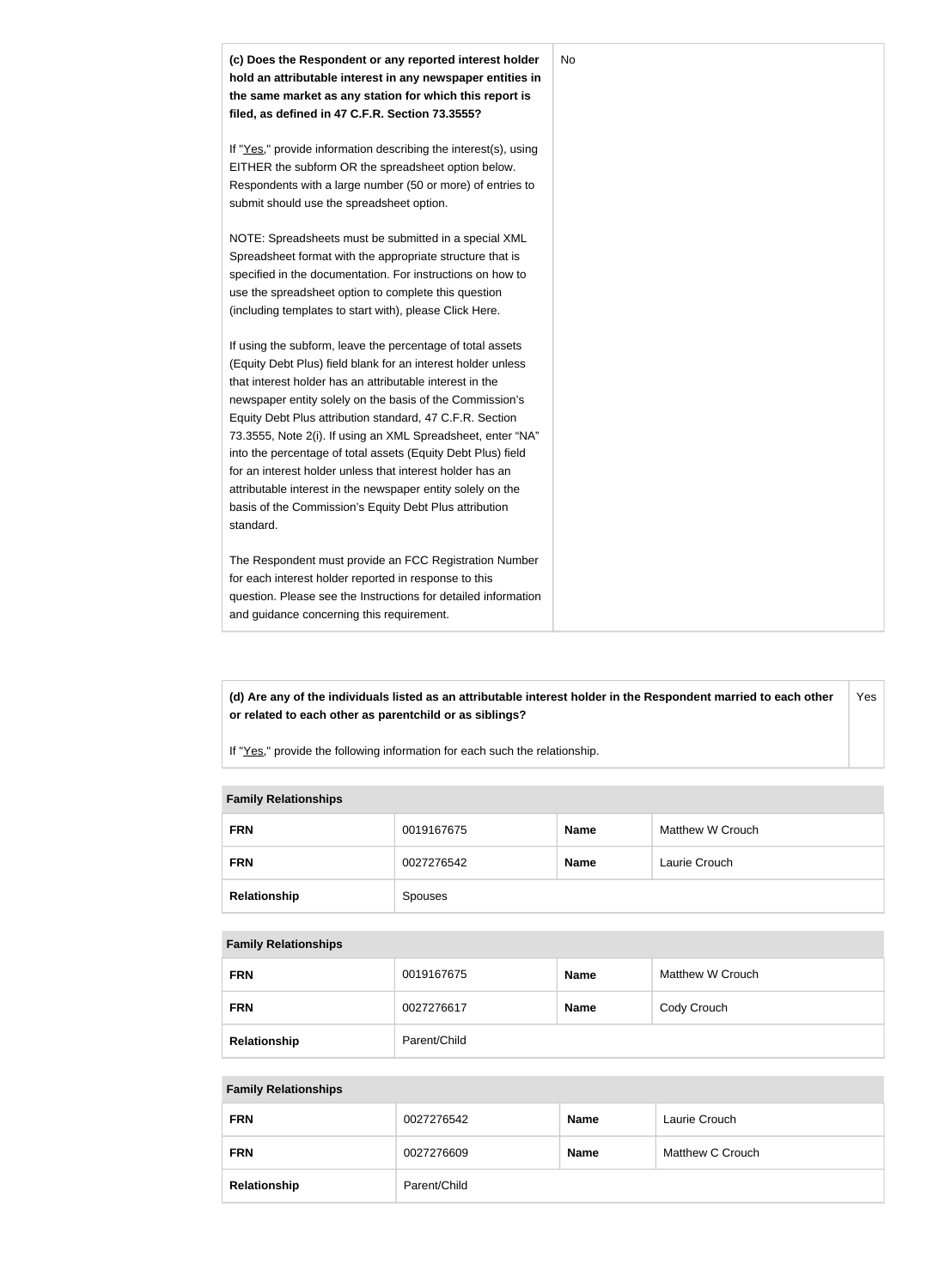| <b>Family Relationships</b> |              |             |                  |
|-----------------------------|--------------|-------------|------------------|
| <b>FRN</b>                  | 0019167675   | <b>Name</b> | Matthew W Crouch |
| <b>FRN</b>                  | 0027276609   | <b>Name</b> | Matthew C Crouch |
| Relationship                | Parent/Child |             |                  |

#### **Family Relationships**

| <b>FRN</b>   | 0027276609 | <b>Name</b> | Matthew C Crouch |
|--------------|------------|-------------|------------------|
| <b>FRN</b>   | 0027276617 | <b>Name</b> | Cody Crouch      |
| Relationship | Siblings   |             |                  |

#### **Family Relationships**

| <b>FRN</b>   | 0027276542   | <b>Name</b> | Laurie Crouch |
|--------------|--------------|-------------|---------------|
| <b>FRN</b>   | 0027276617   | <b>Name</b> | Cody Crouch   |
| Relationship | Parent/Child |             |               |

**(e) Is Respondent seeking an attribution exemption for any officer or director with duties wholly unrelated to the Licensee(s)?** No

If "Yes," complete the information in the required fields and submit an Exhibit fully describing that individual's duties and responsibilities, and explaining why that individual should not be attributed an interest.

### **3. Organizational Chart (Licensees Only)**

**Certification**

Attach a flowchart or similar document showing the Licensee's vertical ownership structure including the Licensee and all entities that have attributable interests in the Licensee. Licensees with a single parent entity may provide a brief explanatory textual Exhibit in lieu of a flowchart or similar document. Licensees without parent entities should so indicate in a textual Exhibit.

#### **Non-Licensee Respondents should select "N/A" in response to this question.**

| <b>File Name</b>                                      | Uploaded By | <b>Attachment Type</b> | <b>Description</b> |
|-------------------------------------------------------|-------------|------------------------|--------------------|
| FCC Form 323 -- Other Broadcast Interests (TCCSA).pdf | Applicant   | <b>Ownership Chart</b> |                    |

#### **Section III - Certification**

| <b>Section</b>                  | Question                           | <b>Response</b> |
|---------------------------------|------------------------------------|-----------------|
| <b>Authorized Party to Sign</b> | <b>WILLFUL FALSE STATEMENTS ON</b> |                 |
|                                 | THIS FORM ARE PUNISHABLE BY        |                 |
|                                 | FINE AND/OR IMPRISONMENT (U.S.     |                 |
|                                 | CODE, TITLE 18, SECTION 1001), AND |                 |
|                                 | OR REVOCATION OF ANY STATION       |                 |
|                                 | LICENSE -- OR CONSTRUCTION         |                 |
|                                 | PERMIT (U.S. CODE, TITLE 47,       |                 |
|                                 | SECTION $312(a)(1)$ ), AND/OR      |                 |
|                                 | FORFEITURE (U.S. CODE, TITLE 47,   |                 |
|                                 | SECTION 503).                      |                 |
|                                 |                                    |                 |